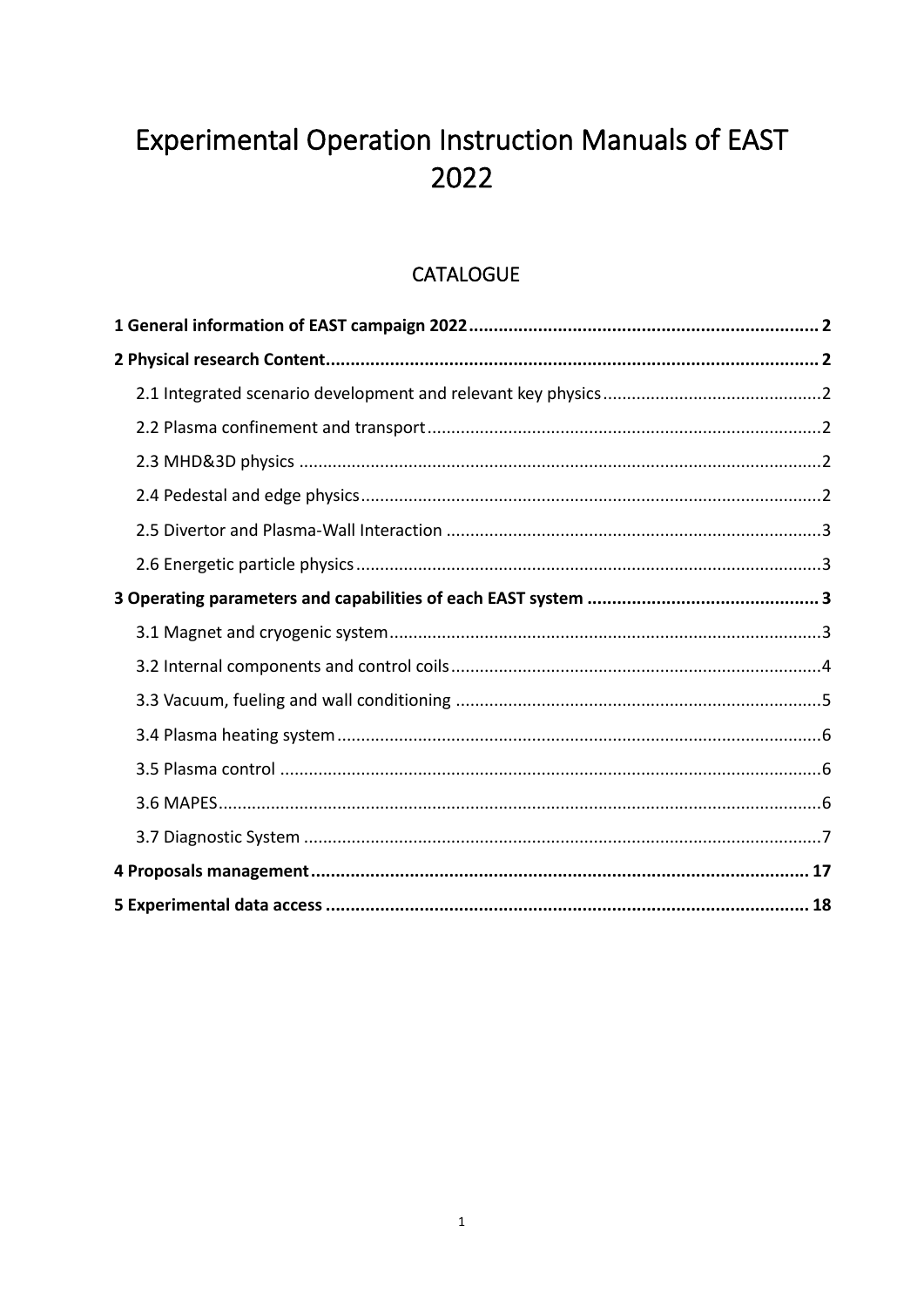# <span id="page-1-0"></span>**1 General information of EAST campaign 2022**

This campaign will be from April 15 to July 15 as follow:

1) April 9-14, commissioning of EAST sub-systems: superconducting magnets, power supplies, plasma control, magnetic measurements calibration etc.

2) April 15-30 (2 weeks), commissioning of EAST machine: plasma setup (Ip=0.5MA,  $n_e$ =1.5-2.0x10<sup>19</sup>/m<sup>3</sup>,B<sub>T</sub>=2.5T), mid-level heating and current drive power (5.0-6.0MW), self-consistency of plasma diagnostics;

3) May 1-28 (4 weeks), major EAST targets of this campaign (400s H-mode, 10MW inject power with 100s duration), investigating the following topics in long-pulse operation and to accomplish the national tasks in the national 13th Five-Year Plan : plasma control, equilibrium & stability, transport & confinement, H&CD, particle and heat exhaust, core-edge integration, energetic particles.

4) May 29-July 15 (7 weeks), physical experiment for proposals, covering ongoing fundings/projects, open proposals on cutting-edge topics. Proposals should focus on the key issues of ITER/CFETR.

\* 2 weeks contingency included.

#### **Plasma operation windows for this campaign:**

 $I_p = 0.3 - 0.8MA$ ,  $B_T < 3.0T$ ,  $3.0 < q_{95} < 9.0$ ,  $0.3 < n_e/n_{GW} < 0.8$ , USN/LSN/DN,  $4.0MW < P_{heat} < 10MW$ .

#### <span id="page-1-1"></span>**2 Physical research Content**

#### <span id="page-1-2"></span>2.1 Integrated scenario development and relevant key physics

Integrated scenario development and relevant key physics toward ITER and CFETR: high betap scenario with high  $q_{min}$  and ITB, high betap scenario at ITER relevant heating sch eme, ITER baseline and hybrid related scenario, high ion temperature operation with synergy effect of NBI, ICRF and ECRH, advanced plasma control methods etc.

## <span id="page-1-3"></span>2.2 Plasma confinement and transport

For high-power, long-pulse plasma confinement and transport, study the momentum and p article transport under steady-state operating conditions, focusing on high-Z impurity beha vior under high-power heating, and explore internal transport barrier formation at high ion temperatures. Establish a dimensionless normalized parameter scaling database for studyin g the turbulence and transport characteristics under various operating conditions and the m ulti-scale interaction mechanism with multi-mode (such as NTM, AE, EP), and carry out long -pulse I-mode analysis.

## <span id="page-1-4"></span>2.3 MHD&3D physics

MHD instabilities and 3D physics studies in low torque, low q95 plasmas in support of ITER h igh Q operation: RMP ELM control, disruption physics and mitigation, Core MHD and its interaction with 3D field, frontier studies in 3D physics etc.

## <span id="page-1-5"></span>2.4 Pedestal and edge physics

Pedestal structure and small/No ELM regimes in supporting ITER and CFETR: parameter dependence and validation of pedestal structure (especially ne,sep/ne,ped, grad ne); extension of small/no ELM regimes towards low  $q_{95}$  ( $q_{95}$ ~5  $\rightarrow$  3) relevant to ITER high Q scenario; compatibility of high-performance pedestal with radiative divertor; impact of recycling particles on edge plasma behaviors in long-pulse high-performance operation; key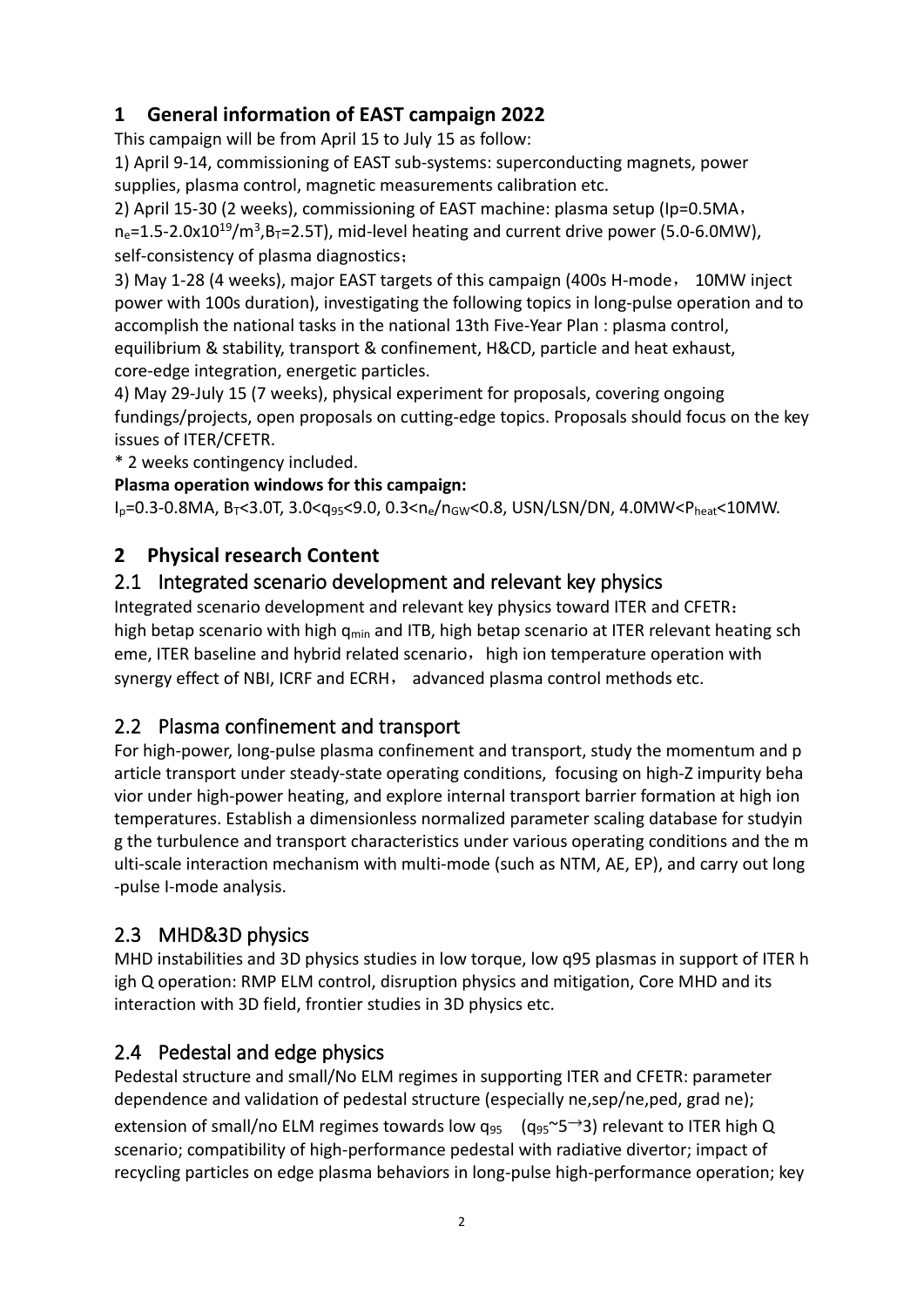physics in pedestal for high-performance high-density operation (especially with pellet injection), etc.

# <span id="page-2-0"></span>2.5 Divertor and Plasma-Wall Interaction

Plasma–wall interaction physics and its integrated control for long-pulse high-power operation: detachment control compatible with core plasma, tungsten source and edge transport, wall conditioning and its real-time control, particle exhaust and recycling, material erosion and migration during long pulse operation, with  $P_{ini} > 10$  MW.

## <span id="page-2-1"></span>2.6 Energetic particle physics

Towards ITER and CFETR high performance plasma, EAST EP research program is focused on: EP velocity-space distribution with the synergistic effects of NBI and ICRF; the effect of nonaxisymmetric magnetic fields on EP redistribution/loss with the impact on the first wall; inve stigation of destabilizing and controlling EP related modes; the interaction of EP with backgr ound instabilities (turbulence, sawtooth, neoclassical tearing modes, etc.)

## <span id="page-2-2"></span>**3 Operating parameters and capabilities of each EAST system**

#### <span id="page-2-3"></span>3.1 Magnet and cryogenic system

- $\div$  **TF coils:** 16 TF coils, which operating current is 14.3 kA, BT(0) <= 3.5T;
- **central solenoid coils and PF coils:** Six central solenoid coils and six large poloidal field coils form the poloidal field magnet system. The maximum operating current of PF is 14.5 kA, and the maximum poloidal magnetic field intensity and magnetic field change rate can reach 4.5 T and 7 T/s separately.
- **Toroidal Field (TF) Power Supply:** The maximum output of each power supply set is 14.3 kA, and the stability and accuracy are better than 0.05%. The maximum current rise and fall capacity is 5 A  $/$  s, and the excitation and demagnetization time under normal operation mode is 2800 s. The fast demagnetization is started under fault conditions for 1800 s. The demagnetization time shall not be greater than 100s in case of lost superconduction.
- **Poloidal Field (PF) Power Supply:** PS1-PS6 and PS11/PS12 power supply with load voltage of 300 V, PS7/PS8 power supply with load voltage of 900 V, PS9/PS10 power supply with load voltage of 600 V. All power supplies are bipolar output, with a maximum current of 15 kA and power response time of 5 ms. Each set of power supplies is equipped with a set of plasma start-up auxiliary switching units, which provide the maximum 2400 V auxiliary voltage at the plasma start-up time. The duration is adjustable from 0 to 100 ms, and the synchronization time error of 12 sets of switches is not greater than 1.5 ms. In the plasma breakdown stage, the maximum current change rate is 20 kA/s, and in other stages, it is not greater than 4 kA/s.
- **Cryogenic system:** The cooling capacity of the helium refrigerator exceeds 2kW/4.5K+1 3kW/80K; it provides 4.5K supercritical helium for cooling, and the outlet temperature of the cooling PF and TF coil windings does not exceed 5.5K. The maximum total massfl ow of liquid helium that can be provided for cooling the built-in cryopump, NBI and the pellet injection does not exceed 13g/s.
- $\diamond$  **Quench Detection System(QDS):** Quench detection in the EAST magnet system is distributed as follows: 16 Toroidal Field coils (based on voltage detection, the voltage threshold in the range of 0.2- 0.25V and the holding time in the range of 0.9-1s), 14 Poloidal Field & Central Solenoid coils (based on voltage detection, the voltage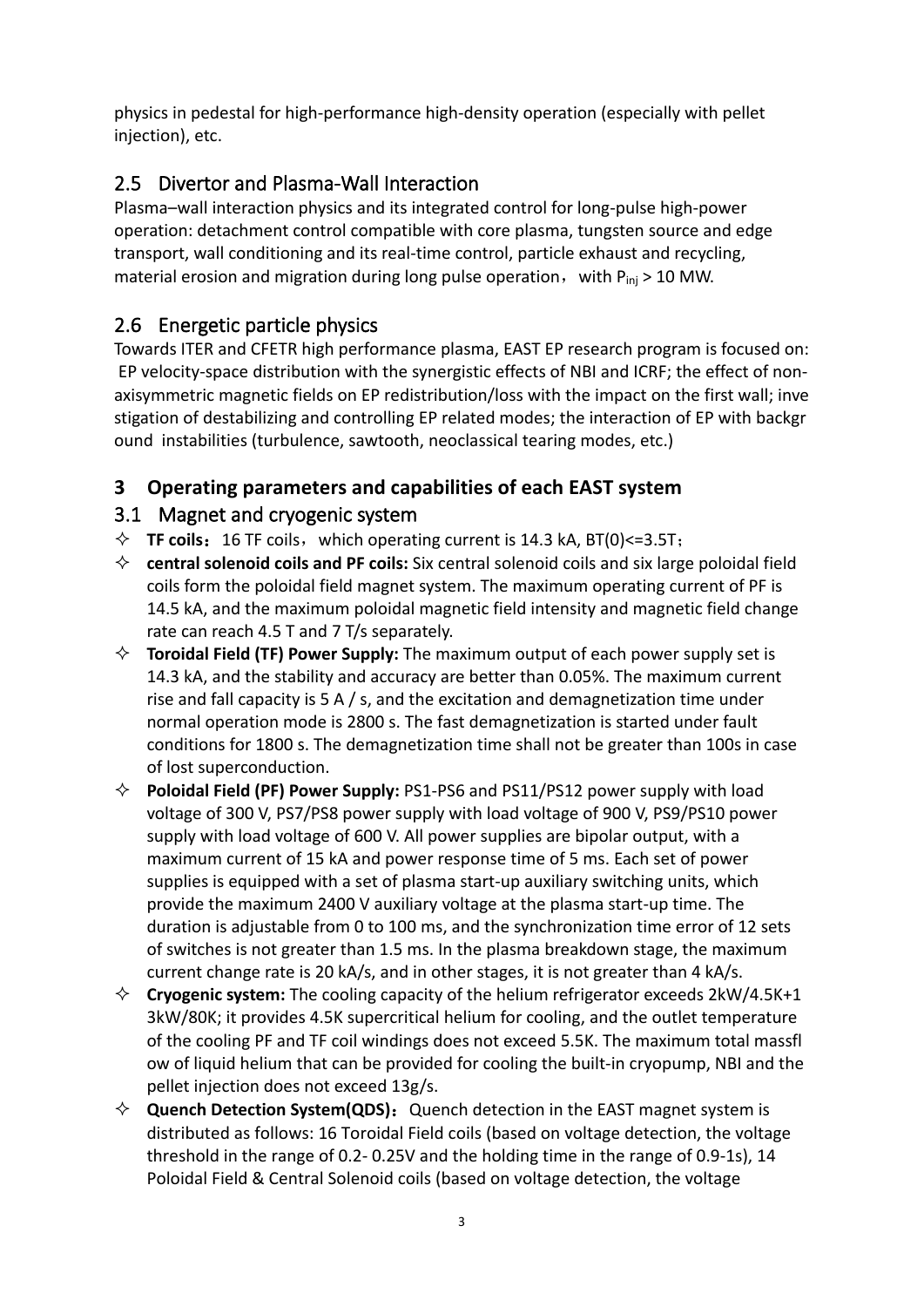threshold in the range of 0.5- 0.65V and the holding time in the range of 0.9-1s), 1 pair TF High Temperature Superconducting Current Leads (HTSCL) and 12 pairs PF&CS HTSCL (based on voltage detection, the voltage threshold in the range of 1mV and the holding time in the range of 1-1.1s). The EAST QDS have the following capabilities including the insulation to ground (DC 10kV), the signal to noise ratio of 8, trigger the Fast Discharge (FD) within 10ms and has strong anti-electromagnetic interference ability.

#### <span id="page-3-0"></span>3.2 Internal components and control coils

- $\Diamond$  **Upper and Lower W/Cu divertor:** the thermal load capacities are 10MW/m<sup>2</sup> (steady state )and 20MW/m<sup>2</sup> (transient )at the hit point; 5MW/m<sup>2</sup> (steady state )and 10MW/m<sup>2</sup>  $(transient)$  at the non-hit point, plasma facing components(High field plates, passive plates and low field plates): the thermal load capacities are  $1MW/m^2$  (steady state) and 2MW/m<sup>2</sup> (transient) in high field plate、passive plate and low field plat with TZM & SiC/C(5/16 of the high field Plates).
- $\Diamond$  **Guard Limiter** (W/Cu): the max thermal load capacity of LHCD guard limiters is  $10$ MW/m<sup>2</sup>.
- **Fast Control Coils:** The quick control coil comprises upper and lower groups, which can be adjusted through external wiring to form two operation modes of positive and negative series.The maximum voltage on-load is 1000 V, and the maximum operating current is bipolar output 9000 A (100 ms) and 6000 A( long-term). The power supply can operate in voltage or current control mode, and the response time shall not be greater than 200us. The current change rate is  $2 \times 106$  A/s.
- $\Diamond$  **RMP Coils:** There are eight sets of power supplies, with the maximum voltage on-load of 450 V and the maximum bipolar output current of 4000 A. The output frequency range is DC-1kHz, the current rise rate is  $2 \times 106$  A  $/$  s, and the response time is not more than 500us. The power supply can operate in voltage or current control mode. RMP coil has multiple combination modes: positive series, n = 2 and 4; negative series, n = 1, 3; Additionally, climbing, platform, descent, and rotation current waveforms can be set.
- $\Diamond$  **Internal Lower Divertor Coils:** There is one set of power supply, with output voltage on-load of 600V, bipolar output. The maximum power output frequency is 100Hz. DC operation: the short pulse discharge is about 10 s, and the discharge interval between two shots is about 10 min. The current range is  $\pm$  30 kA and the current value can be continuously adjusted. It can overshoot to  $\pm$  30 kA, and the duration shall not exceed 0.1s. In a single discharge, the average value of the current effective value is ≤ 20 kA, and the current amplitude is allowed to exceed 20 kA in a short time (about 1-2s). The discharge time is about 100-400s, and the discharge interval between two shots is 0.5-2 h (depending on the discharge duration and engineering limitations). The current can be continuously adjusted with an adjustable range of  $\pm$  10 kA. In a single discharge, the average value of the current effective value is ≤ 8 kA, the current amplitude is allowed to exceed 8 kA in a short time (about 1-20s), and the current change rate is  $\leq 1 \times 106$ A/s. AC operation: the waveform can be adjusted to triangular wave and sine wave; The maximum current is ± 30 kA, and the current amplitude can be continuously adjusted; current amplitude < 20 kA, frequency: 1-100 Hz, duration: 3-20 s; Current amplitude ≥ 20 kA, frequency5-10 Hz, duration: 1-2s; Within 50 Hz, the frequency can be continuously adjusted in steps of 1Hz. Zero drift: ± (100-200) A; Duration: 3-20 s; Accuracy: current amplitude  $\leq$  5 kA, within  $\pm$  100 A; Current amplitude  $\geq$  5 kA, within  $\pm$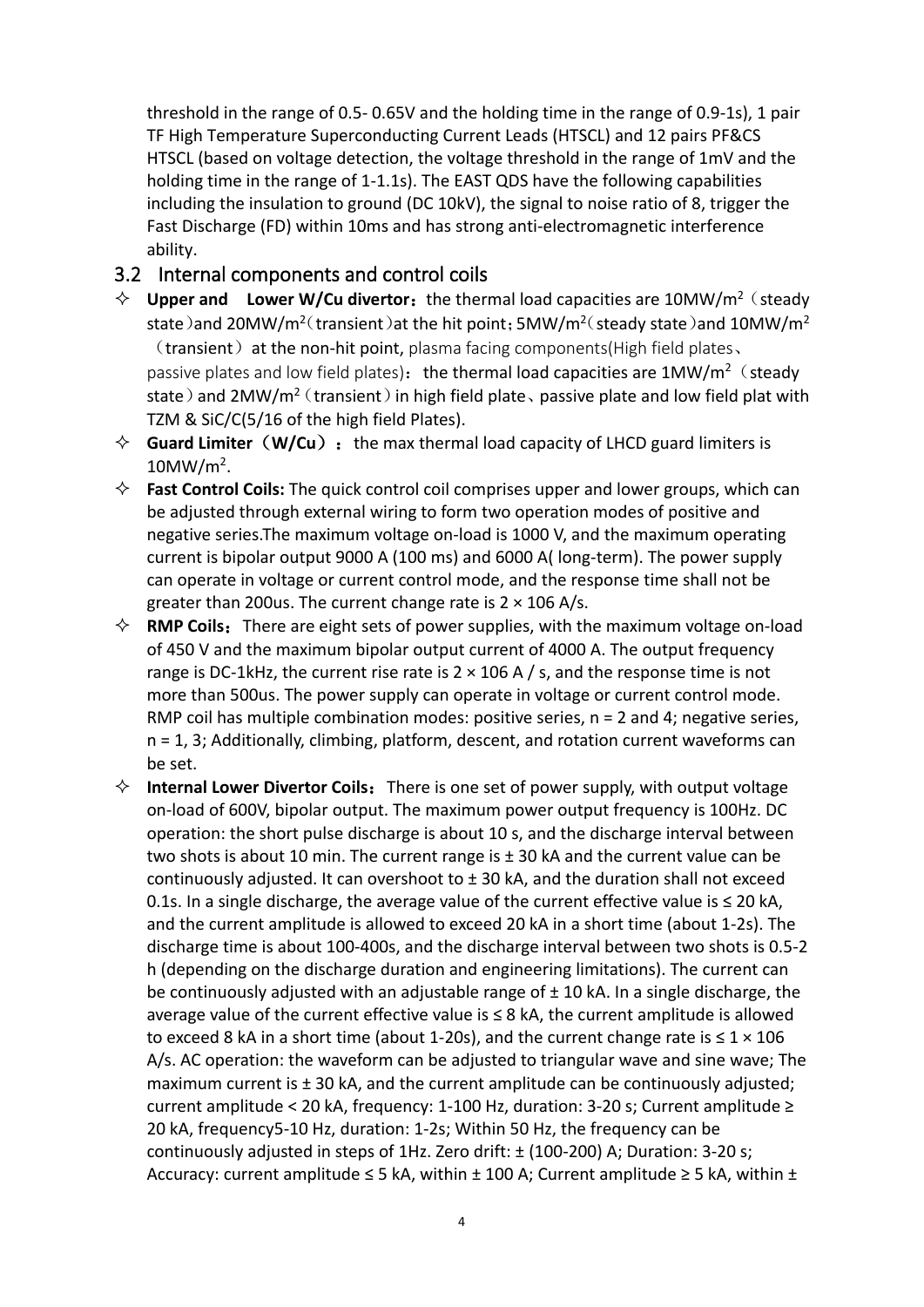2%.

## <span id="page-4-0"></span>3.3 Vacuum, fueling and wall conditioning

- **Pumping system:** 2 sets of inner cryo-pumps, pumping speed ~130m<sup>3</sup> /s; 14 sets of external cryo-pumps, 4 sets of molecular pumps, the total pumping speed of hydrogen ~70m<sup>3</sup>/s. It can meet the requirement that the ultimate vacuum pressure of the plasma discharge vacuum chamber is better than 5×10<sup>-6</sup>Pa. The inner cryo-pump on/off needs to be contacted 1 day in advance.
- $\Diamond$  **Gas puffing:** It is used for fuel and impurity injection. D<sub>2</sub>, He, H<sub>2</sub>, Ar, Ne, etc. can be injected. Gas puffing for plasma charging: 3 sets of horizontal J window low field side; 1 set of upper O window high field side; 3 sets of upper O window divertor; 6 sets of lower divertor, 4 sets are located in the lower O window, 2 sets are located in the lower H window. Gas puffing flux: 0-3 Pa·m<sup>3</sup>/s. Contact 1 day in advance.
- **Supersonic Molecular Beam Injection (SMBI):** used for fueling and impurity injection, can inject impurity gases such as Ar, Ne, He, etc. Mid-plane SMBI system: 2 sets are located in the horizontal C and J windows, respectively, and the number of particles injected by 1ms pulse under 6bar back pressure is  $(2-8) \times 10^{18}$ ; Divertor Fast Particle Injection system (DFPI): 2 sets of 4 injection positions are located near the horizontal and vertical strike points of the outer target plates of the D and O divertors respectively. Contact 1 day in advance.
- **Pellet Injection:** used for fueling and ELM control, please contact 1 day in advance. Low-frequency pellet injection system, the injection frequency is adjustable from 1-10Hz, the number of atoms in a single pellet is  $(1.03 \pm 0.1) \times 10^{20}$ , and the injection positions are the low-field side (LFS), high-field side (HFS) and the low-field side of the lower divertor ( DLFS). High frequency pellet injection system, the injection frequency is 25Hz, currently in the engineering commissioning stage.
- **Baking:** The first wall has a baking capability of 200 degrees and currently operates at 150 degrees.
- **Glow Discharge Cleaning (GDC):** 4 sets of electrodes are located in the P-A, B-C, F-G, J-K windows, respectively, GDC pressure:  $0.01 - 10$  Pa, GDC current: (1-3) A×4.
- **Ion cyclone cleaning:** 2 sets of antennas are located in windows B and I respectively, corresponding to 2 sets of 50kW RF transmitters working independently through impedance adjuster, cleaning pressure:  $10^{-3} - 10^{-1}$  Pa, total power: ~50kW.
- **Wall coating:** The lithium coating crucibles are located in the O/F/J windows, which can achieve 0-30g lithium coating each time; The boronization system is located in the horizontal J window, using C<sub>2</sub>B<sub>10</sub>H<sub>12</sub> material, can achieve 0-15g boron coating each time. The siliconization system is located in the horizontal J window, using SiD4/He mixed gas injection, and the working pressure range is 0.01-0.5Pa. Contact 3 day in advance.
- **Impurity injection:** powder injection systems are located on the high and low field sides of the upper window of J, with  $R^{\sim}1.94$  m (Li)/  $R^{\sim}1.57$  m (B), realizing the injection of lithium powder (~40  $\mu$ m), boron powder (~100  $\mu$ m), lithium balls, etc. (0.9 mm); injection speed ~10 m/s. Mid-plane lithium pellet injection system: located in the J horizontal window, pellet size 0.9/0.7 mm, injection speed 0-100 m/s. These systems are mainly used for ELM control and real-time wall conditioning experiments. Contact 7 days in advance.
- **Disruption mitigation:** MGI system, located in horizontal O and J windows, working voltage 0-3000V, pressure 0-30bar, system response time 0.15ms, can achieve 0-10<sup>23</sup> particles injection. Contact 7 days in advance.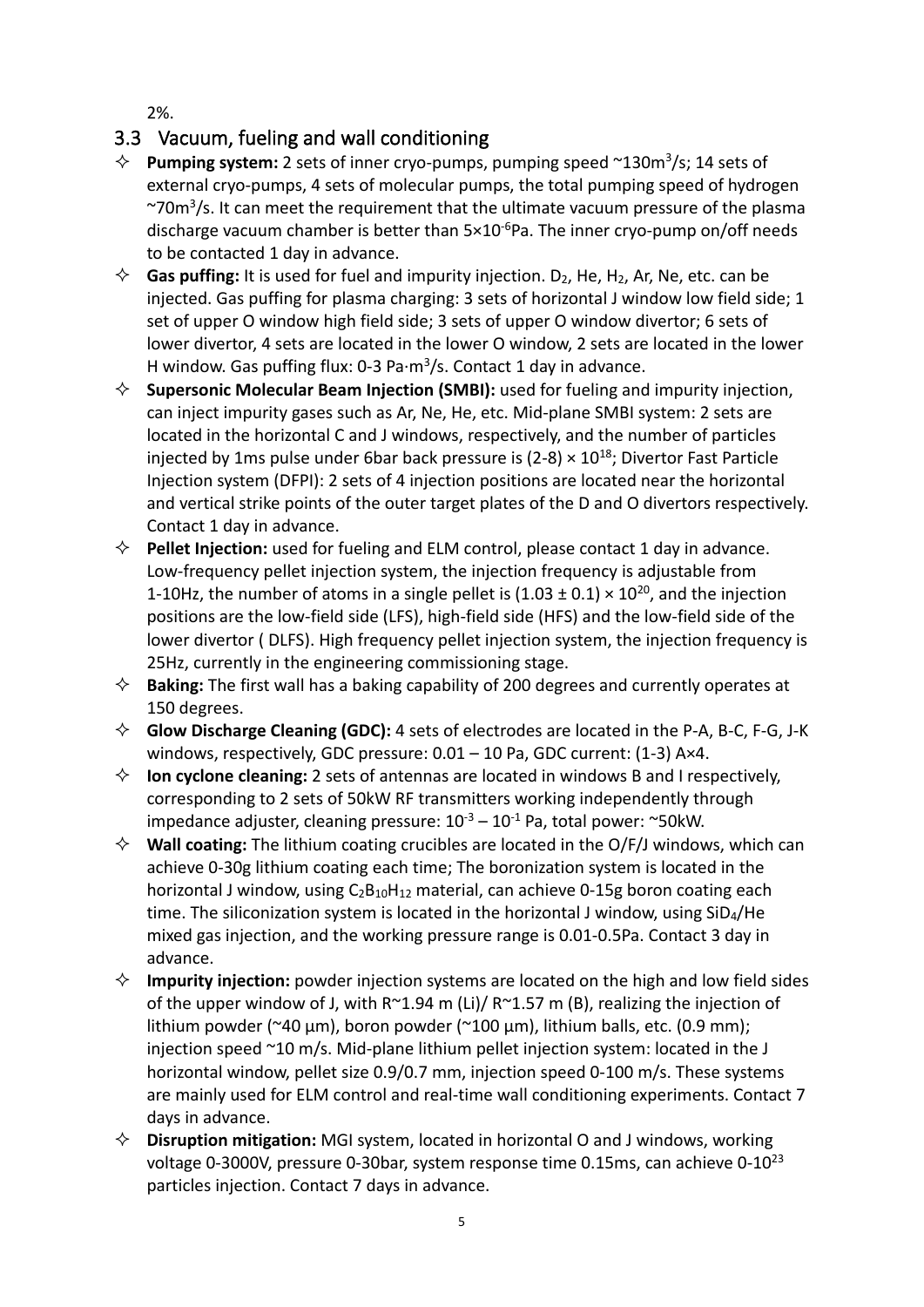#### <span id="page-5-0"></span>3.4 Plasma heating system

- **↑ ICRH:** 5.0MW of ICRF system is available for the coming campaign. The ICRF system can be capable of operating at any frequency in the range of 25-70MHz.The ICRF power can be coupled to the plasma through two launchers located in I- and N- ports. The phasing of currents in the adjacent current straps can be adjusta ble from -180o to +180o .The heating scenarios is H minority heating or Helium-3 mino rity heating or second/third harmonic heating of D fast ions produced by NBI. ICRF pow er of a maximum 4.0MW were put into EAST experiments with two launchers since 202 1, and can achieve 4.0MW /10s or 2.0-3MW/400s long-pulse operation.
- $\Diamond$  LHCD: two CW LHCD systems working at the frequency of 2.45GHz  $(B\text{-}port)$  and 4.6GHz(E-port), respectively. The normal parameters of LHCD system in this campaign: 1MW@2.45GHz/2MW@4.6GHz w/o power feedback control;Power modulation frequency range 0-1kHz; Phase control range 0-360°; Antenna displacement range -50mm-50mm.
- $\diamond$  **ECRH:** 140GHz, 3 waveguide transmission lines, total available RF power / Pulse length is 1.3MW/100s~400s; antenna adjustment range: poloidal adjustment range:  $F5^{\circ}$ ~  $±25^\circ$ ; toroidal adjustment range:  $-10^\circ \sim +25^\circ$ .
- $\Diamond$  **NBI:** There have two beam lines (both co-injection), which installed on port A (NBI-1) and port D (NBI-2). Each beam line have two ion sources. Four ion sources can be operated individually. The injected NB power for each ion source is around 0.4 MW to 1.2 MW with beam energy of 40 -65 keV. The beam duration is 0-10 seconds. The beam also can be modulated with frequency of 1-5 Hz, the duty ratio is around 50%.

#### <span id="page-5-1"></span>3.5 Plasma control

Plasma control system (PCS) provides plasma current, position, shape, density, loop voltage, radiation power, divertor detachment, profile control, etc. The main control performance is as follows:

1) the maximum controllable plasma vertical displacement is about 5 cm;

2) PCS provides multiple advanced shape control algorithms, such as low/upper single null shape, double null shape, quasi-snowflake shape, and the flux errors at control points is about 1 mwb/rad, while the control errors at the X points are less than 1 cm;

3) the real-time parallel reconstruction code PEFIT can provide plasma boundary and equilibrium information within 500 us in 129\*129 grid resolution.

At present, the actuators controlled by PCS for real-time plasma feedback control are poloidal power supply, inner coil power supply, RMP power supply, lower divertor coil power supply, gas puffing system, LHW2.45 GHz system, LHW4.6GHz system, and two NBI sources.

## <span id="page-5-2"></span>3.6 MAPES

The Material and Plasma Evaluation System (MAPES) is located at the midplane outboard H port of EAST. A gate valve with a nominal diameter of 500 mm is used to connect the MAPES and the EAST main chamber. A sample with the weight less than 25 kg and the size smaller than 400 mm can be installed on MAPES and be transported to the position around the normal separatrix. Thermal couples and Langmuir probes can be embedded in samples for the recording of sample temperature and plasma parameters. Moreover, the MAPES is also equipped with sample water cooling and heating facilities as well as gas puffing component to provide flexible experimental conditions. The MAPES can be used for the study of material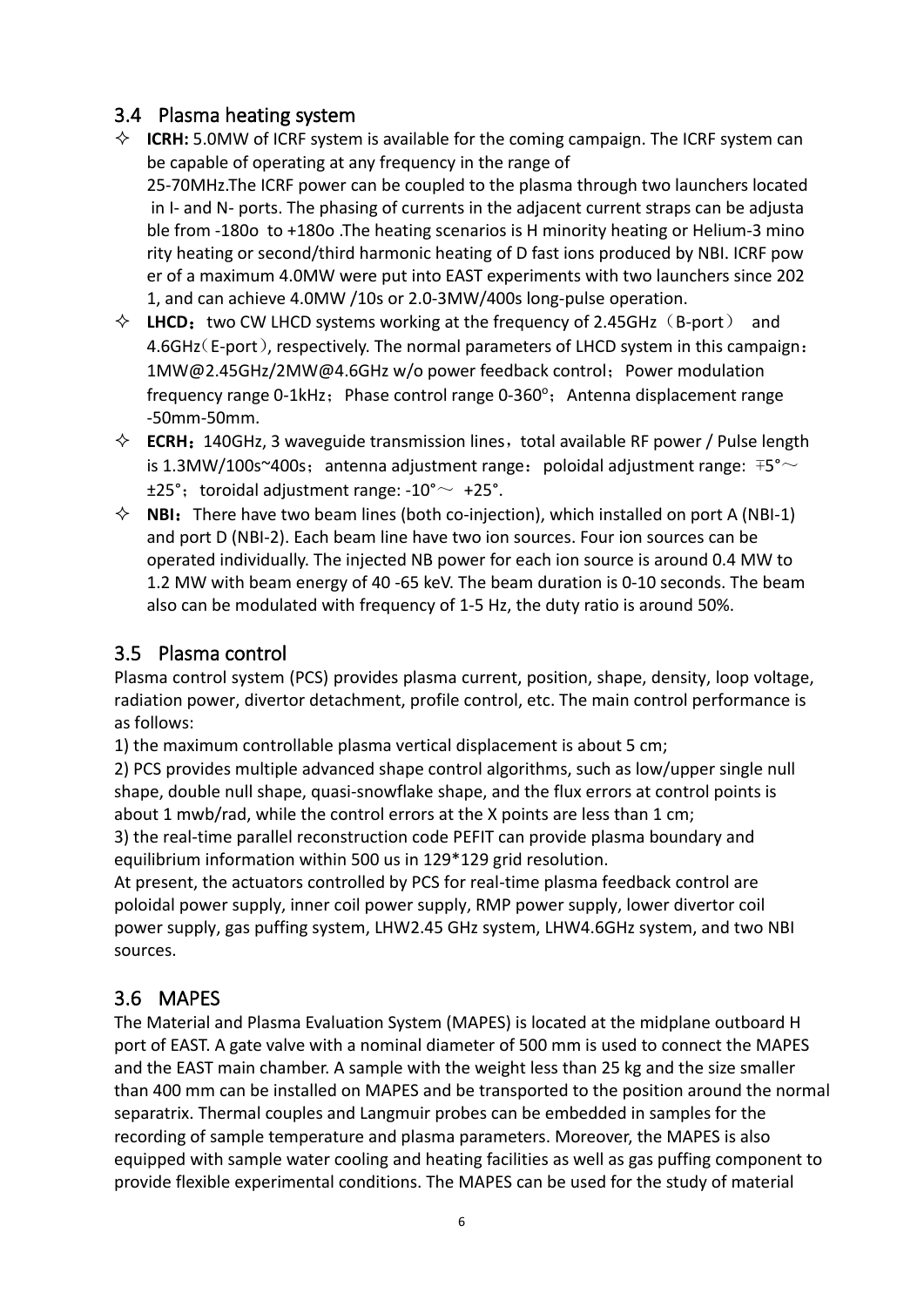erosion, impurity migration, fuel retention, plasma cleaning, new material or component such as liquid Lithium loop system etc.

#### <span id="page-6-0"></span>3.7 Diagnostic System

Layout of Diagnostic System on EAST.



#### **List of diagnostic name and detailed system parameters**

| Diagnostic name                         | <b>System function and parameters</b>                                                                                                                                                                                                                                                                                                                                                                                             |
|-----------------------------------------|-----------------------------------------------------------------------------------------------------------------------------------------------------------------------------------------------------------------------------------------------------------------------------------------------------------------------------------------------------------------------------------------------------------------------------------|
| Thomson scattering<br>diagnostic $(TS)$ | Provides electron temperature Te and electron density ne<br>profiles<br>$(1)$ Core TS:<br>Spatial resolution: 3cm<br>Measurement Space: R=1.90m, Z: -15cm~+65cm<br>Coverage: 0-0.95a<br>Temporal resolution: 1-100Hz<br>Accuracy: Te<10% and ne~15%<br>$(2)$ Edge TVTS $(TEST)$ :<br>Measurement Space: R:2240mm <r<2320mm<br>Coverage: 0.8-1.1a<br/>Temporal resolution: 1-20Hz<br/>Accuracy: Te&lt;10% and ne~15%</r<2320mm<br> |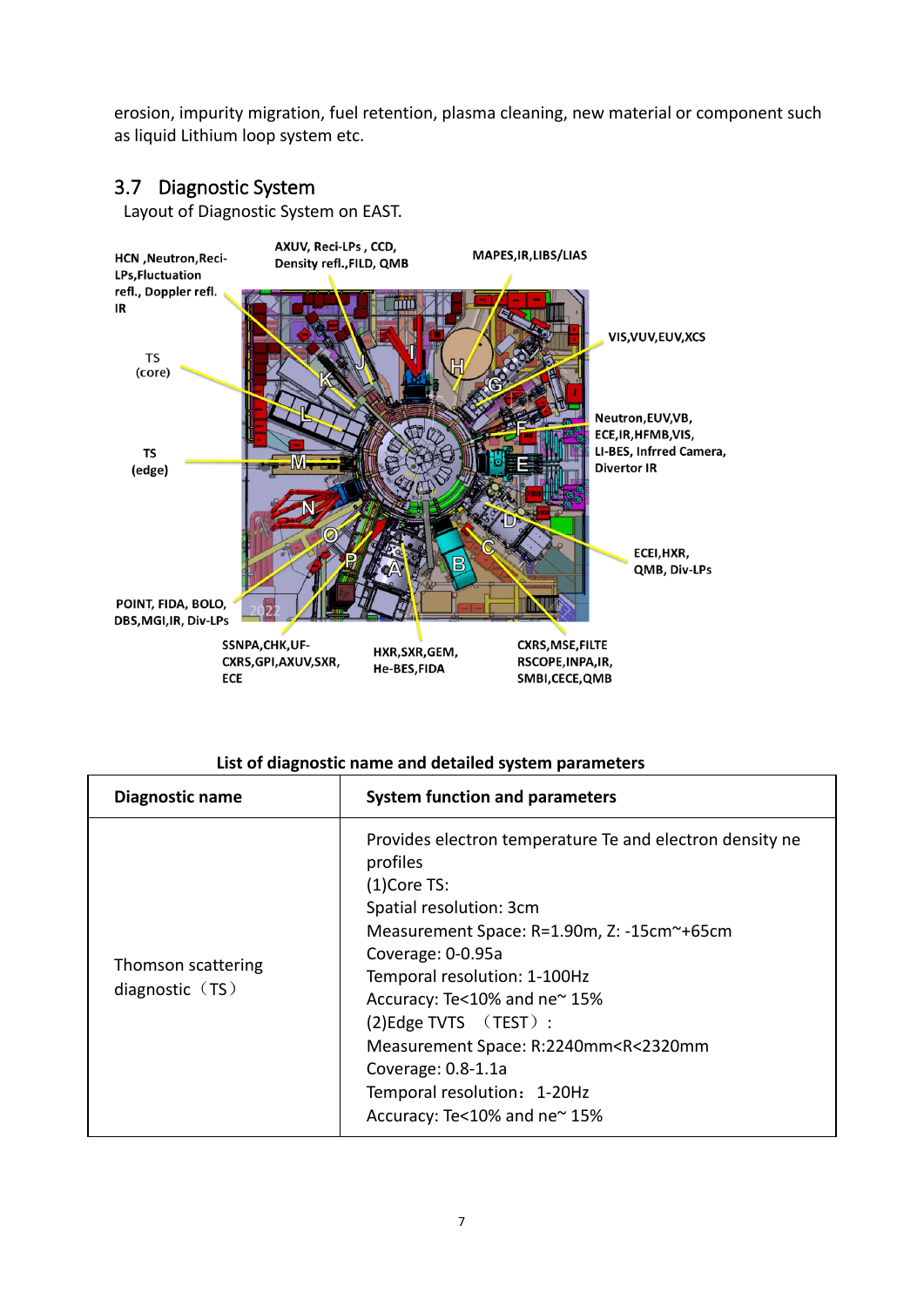| <b>HCN</b> interferometer                                  | Measurement: line-integrated density<br>Measurement position : $R = 1820$ mm<br>Temporal resolution: 100µs                                                                                                                                                                                                                                                                              |
|------------------------------------------------------------|-----------------------------------------------------------------------------------------------------------------------------------------------------------------------------------------------------------------------------------------------------------------------------------------------------------------------------------------------------------------------------------------|
| CO2 dispersion<br>interferometer                           | For high electron density measurement<br>Vertical single channel measurement at $R = 1730$ mm<br>Temporal resolution: 50µs                                                                                                                                                                                                                                                              |
| Microwave solid source<br>interferometer                   | Measurement: line-integrated density<br>Vertical single channel measurement at $R = 1910$ mm<br>Temporal resolution: better than 2µs                                                                                                                                                                                                                                                    |
| POlarimeter-INTferometer<br>(POINT)                        | Measurement: line-integrated density and farady rotation<br>angle<br>Measurement position: Z=42.5 cm, 34 cm, 25.5 cm, 17 cm,<br>8.5 cm, 0 cm, -8.5 cm, -17 cm, -25.5 cm, -34cm, -42.5cm<br>Sampling frequency: 10MHz<br>Temporal resolution: up to 1µs                                                                                                                                  |
| Electron Cyclotron<br>Emission diagnostic(ECE)             | Provide electron temperature profile.<br>Coverage: 56-channel heterodyne radiometer, cover the<br>plasma radial region in the midplane.<br>Frequency coverage: 97-167.1 GHz. (1 GHz separation<br>when frequency is at 97-137GHz, 2 GHz separation when<br>frequency is at 138-167 GHz)<br>Sampling Frequency: 1 MHz<br>Temporal resolution: up to 2.5 us.<br>Spatial resolution: ~2 cm |
| X-ray imaging crystal<br>spectrometer (XCS)                | Ion temperature and toroidal rotation velocity<br>Measurement Space: -540mm≤Z≤540mm, p~ 0-0.7<br>Range: 0.1keV <ti<30 5="" kev,="" km="" s≤v<sub="">t ≤4500 km/s<br/><b>Sampling Frequency:</b><br/>100 Hz<br/>Temporal resolution:<br/>10-100 ms<br/>resolution:<br/>Spatial<br/><math>1^{\sim}3</math> cm</ti<30>                                                                     |
| Charge exchange<br>recombination<br>Spectroscopy<br>(CXRS) | Ion temperature and toroidal rotation velocity profiles.<br>Measurement Space: 12-channels cover the low filed side<br>of the plasma (R=1.8-2.3m)<br>Temporal resolution: 30~50ms<br>Spatial resolution: 3~4cm<br>Ion temperature: >100eV<br>velocity: >3km/s                                                                                                                           |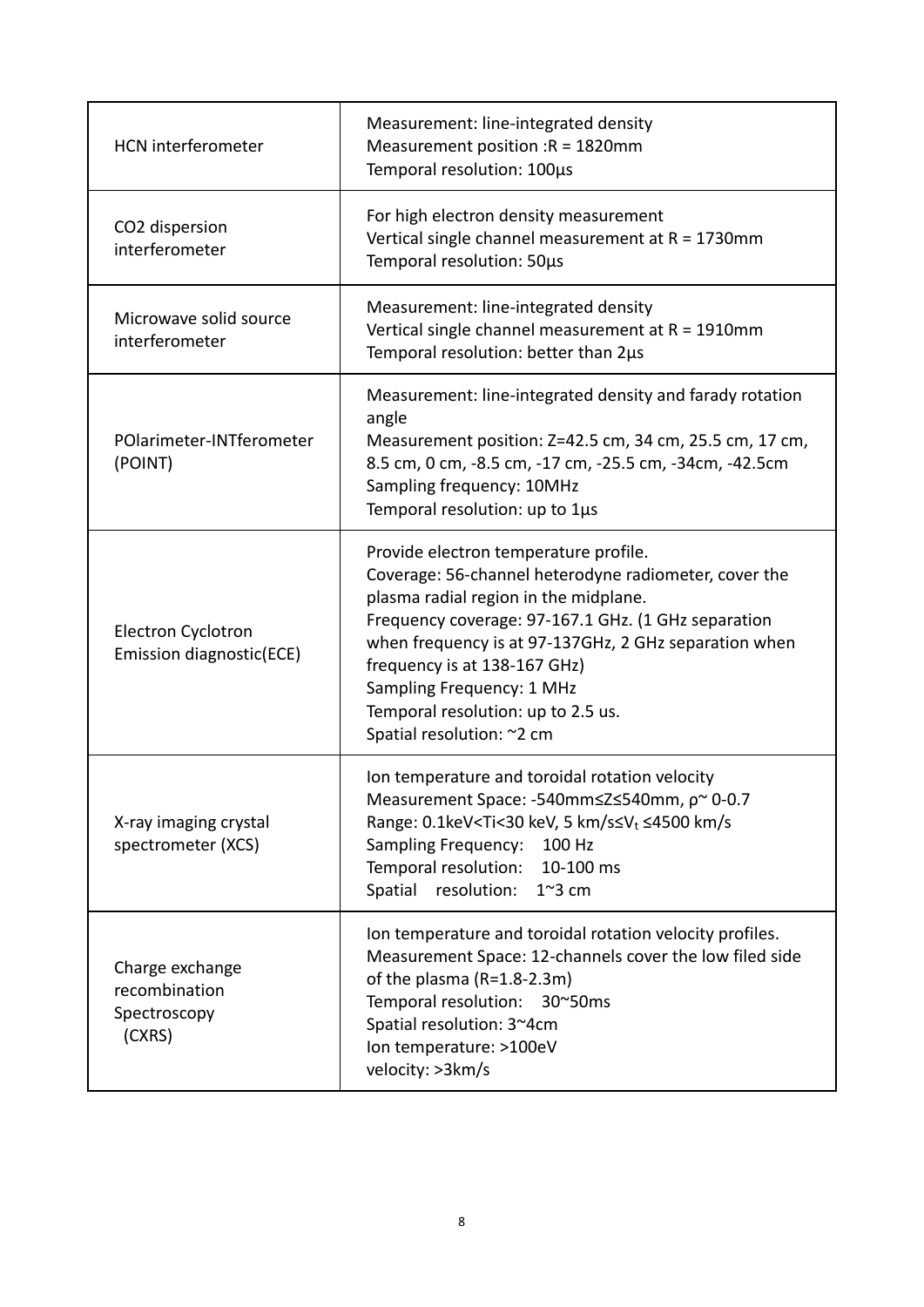| Fast frequency sweeping<br>reflectometry         | Electron density profile<br>Measurement Space: generally coveringp= 0.5-1.1<br>(depends on $B_t$ &n <sub>e</sub> ).<br>Frequency coverage: 33-110 GHZ<br>Sampling frequency: 62.5 M/s<br>Temporal resolution: 50µs                                                                                                                                               |
|--------------------------------------------------|------------------------------------------------------------------------------------------------------------------------------------------------------------------------------------------------------------------------------------------------------------------------------------------------------------------------------------------------------------------|
| <b>Motional Stark Effect</b><br>Diagnostic (MSE) | Plasma current density profile<br>Measurement Space: 10-channels, cover the low filed side<br>$(R=1.8^{\circ}2.3m)$<br>Temporal resolution: 30~50ms<br>Spatial resolution: 3~4cm<br>Polarization direction measurement accuracy: 0.5°                                                                                                                            |
| <b>AXUV diagnostics</b>                          | Provide the total radiated power in bulk plasma and the<br>profile of radiated power<br>LOS arrangement: cover the whole poloidal section, 4<br>horizontal arrays with 64 channels, 2 vertical arrays with<br>40 channels and 1 divertor array with 16 channels<br>Photon energy range: 7ev-6kev<br>Spatial resolution: 3-4cm<br>Temporal resolution: 0.01-0.1ms |
| Metal foil Bolometer                             | Provide the total radiated power in bulk plasma and the<br>profile of radiated power<br>LOS arrangement: cover the whole poloidal section,<br>horizontal array with 44 channels and vertical array with<br>16 channels.<br>Photo energy range: infrared - 10keV<br>Spatial resolution: 3-6cm<br>Temporal resolution is about 1-10ms                              |
| Divertor Langmuir probes<br>(Div-LPs)            | Provide the particle flux, electron temperature, density,<br>heat flux in the divertor region<br>Distributed on the inner and outer target plates of the<br>upper and lower divertors<br>Spatial resolution: about 12.5 mm<br>Temporal resolution: 20 µs                                                                                                         |
| Reciprocating probe<br>diagnostic                | SOL parameters, plasma density electron temperature,<br>and floating potential<br>Radial range: far SOL, 1-3 cm in front the radial<br>location of the limiter<br>Sampling Frequency: 1-2 MHz<br>Temporal resolution: 1-2us for fluctuations, 0.5 s for<br>profiles                                                                                              |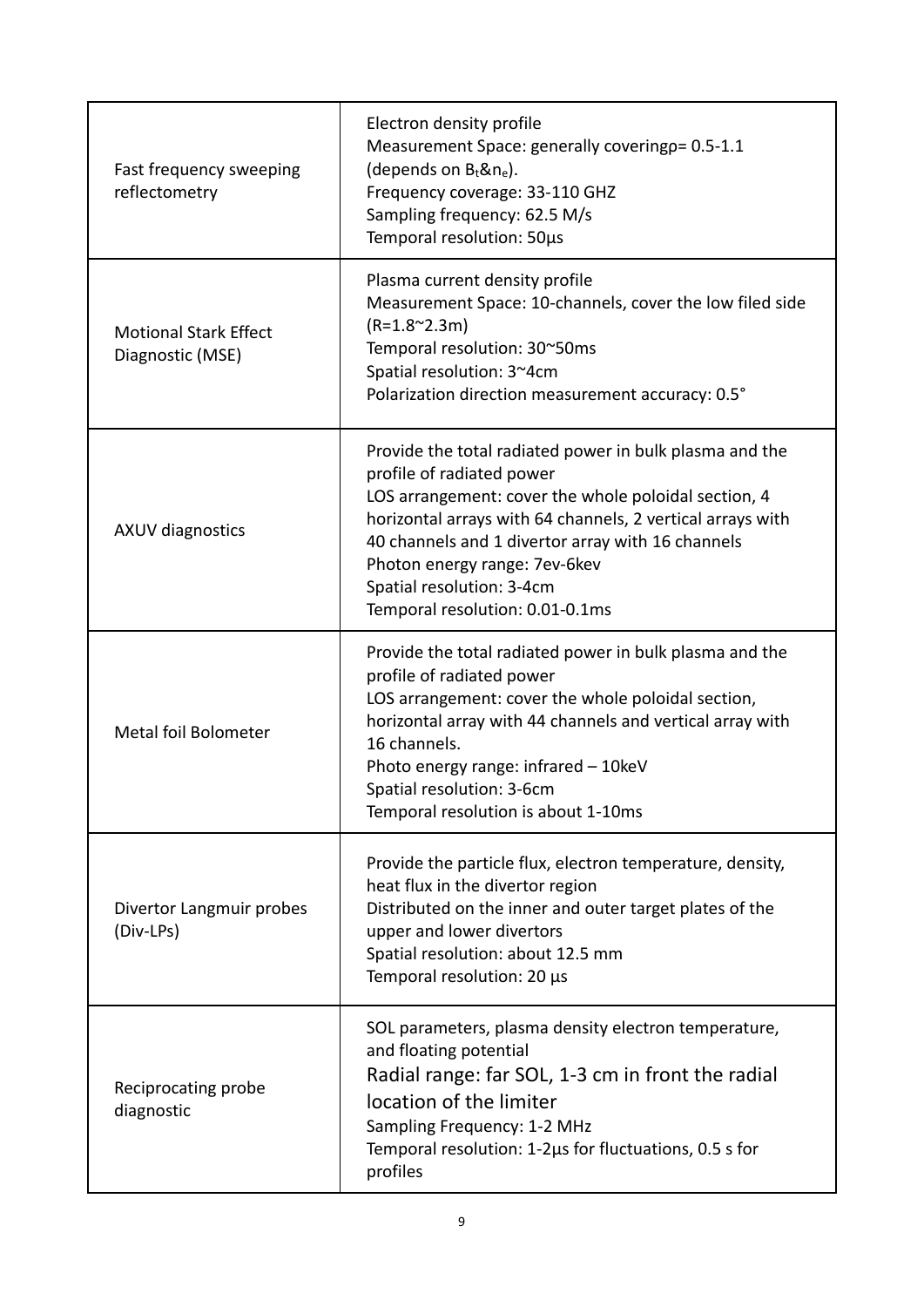|                                 | Spatial resolution: 2mm                                                                                                                                                                                                                                                                                                                                                                                                                                                                           |
|---------------------------------|---------------------------------------------------------------------------------------------------------------------------------------------------------------------------------------------------------------------------------------------------------------------------------------------------------------------------------------------------------------------------------------------------------------------------------------------------------------------------------------------------|
| <b>MWHCCD</b>                   | Horizontal field of view (H) : -6°~39°<br>Vertical field of view $(V)$ : -32° ~ 32°<br>Relative Aperture: D/f=1:4<br>Spatial resolution: ≤5mm<br>Temporal resolution: <10µs                                                                                                                                                                                                                                                                                                                       |
| <b>DHCCD</b>                    | Relative Aperture: D/f=1:4.8<br>Horizontal field of view (H) : -9.5° ~9.5°<br>Vertical field of view $(V)$ : -7.0° $\sim$ 7.0°<br>Horizontal observation direction (H): 39.5°<br>Vertical observation direction $(V)$ : 75°<br>Spatial resolution: < 2mm<br>Temporal resolution: < 10µs                                                                                                                                                                                                           |
| Filterscope diagnostics         | Monitor the visible line emission of the work gas D and<br>impurity.<br>Include 3 arrays, each 13 channels for bottom and upper<br>regions, 24channels for the middle region<br>Wavelength coverage: $D \alpha / H \alpha$ (656.1nm), O<br>II(441.5nm), C III (465.0nm), Li I(670.8nm), W I(400.9nm),<br>Mo I (386.4nm), D γ / H γ (433.9nm), D β/ H β (468.6nm),<br>bremsstrahlung (538nm)<br>Sampling Frequency: 50 kHz /250kHz<br>Temporal resolution: 0-200KHz<br>Spatial resolution: 2-2.5cm |
| Bremsstrahlung<br>diagnostic    | Measure the number of effective charges<br>Central wavelength: 523.0nm<br>Half height width: 2.0nm<br>Temporal resolution: 20kHz<br>Spatial resolution: 2.5cm                                                                                                                                                                                                                                                                                                                                     |
| Visible spectrometer<br>(OSMA)  | Monitor the visible spectrum of the D and impurity<br>emission and provide H/(H+D)<br>Include: sct320 and sp2750 spectrometer<br>Coverage: view the top and bottoms divertors region,<br>each with 13 channels<br>Sampling Frequency: several tens Hz<br>Wavelength resolution: 0.004 nm (SP2750 at 2400 g/mm),<br>0.018 nm (SCT320 at 1800 g/mm)<br>Spatial resolution: 2-2.4cm                                                                                                                  |
| <b>EUV impurity diagnostics</b> | Temporal evolution of impurity behavior and distribution.<br>Study on high-resolution spectra, impurity transport<br>(1) Fast-time-response EUV spectrometers (fast EUV):                                                                                                                                                                                                                                                                                                                         |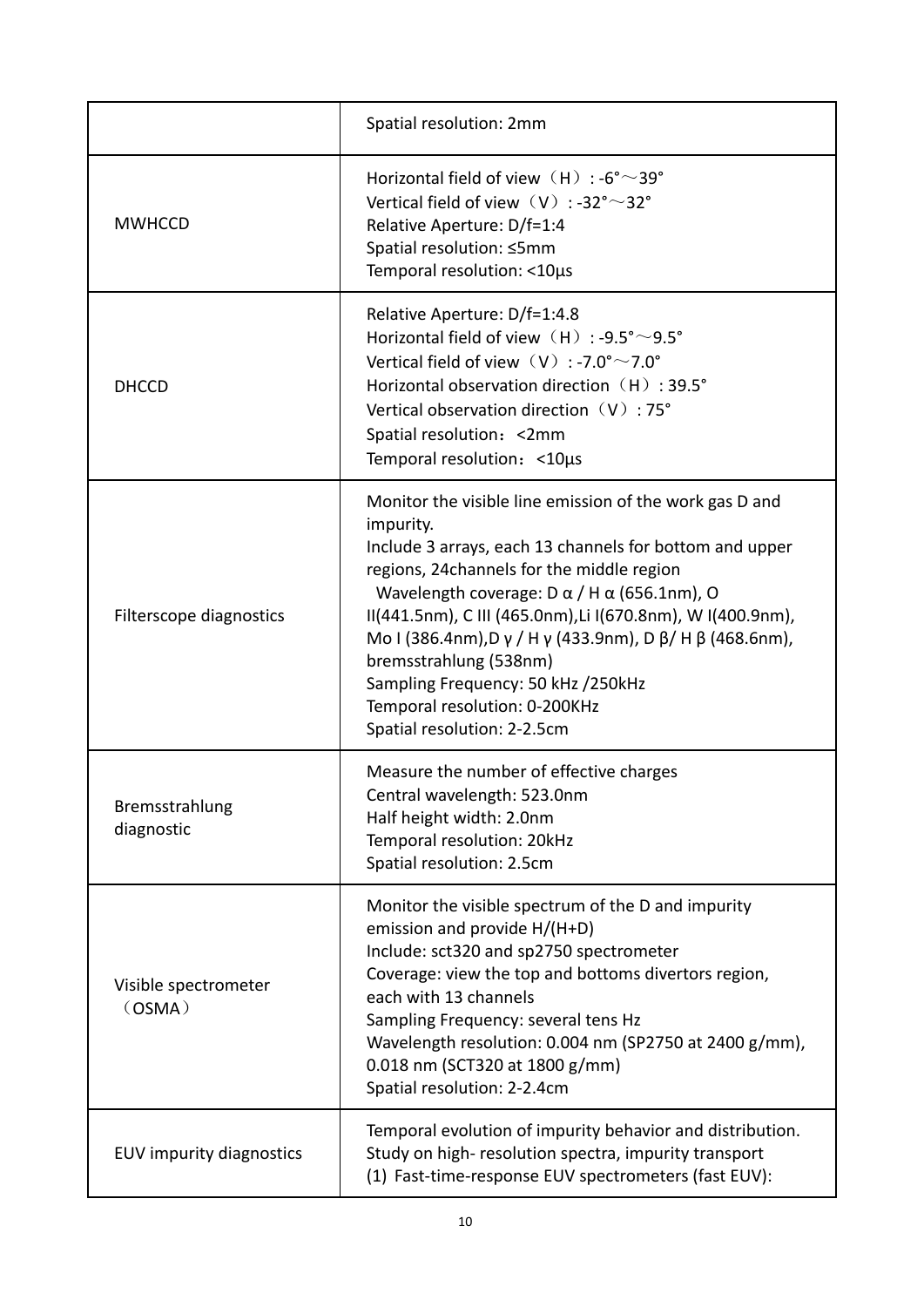|                                                                       | Impurity species: He-W (Z=2-74)<br>Ionization stages: low-moderate-high<br>Wavelength range: 5-500 Å<br>Spectral resolution: 0.1@20 Å, 0.22@200 Å<br>Temporal resolution: 5ms<br>(2) Space-resolved EUV spectrometers (space-resolved<br>EUV):<br>Wavelength range: 5-520 Å (scanning)<br>Temporal resolution: 15/50/200 ms<br>Spatial resolution: 0.3/0.8 cm<br>Viewing range: [-45 +45] / [-25 +25] cm |
|-----------------------------------------------------------------------|----------------------------------------------------------------------------------------------------------------------------------------------------------------------------------------------------------------------------------------------------------------------------------------------------------------------------------------------------------------------------------------------------------|
| Soft X-ray & vacuum<br>ultraviolet spectroscopic<br>diagnostics       | Measure the impurity spectra from core and edge plasma<br>Space coverage: 20 channels, cover region Z=0-45cm.<br>soft X-ray & extreme ultraviolet spectrometer:<br>Wavelength range: 30-500Å<br>Sampling Frequency: 5 Hz<br>Spatial resolution: 4~5cm<br>VUV spectrometer:<br>Wavelength range: 500-3000Å.<br>Sampling Frequency: 200Hz                                                                  |
| <b>VUV imaging diagnositics</b>                                       | Temporal resolution: 50µs<br>Pixel resolution: 2mm.                                                                                                                                                                                                                                                                                                                                                      |
| Divertor tungsten source<br>spectroscopy                              | Monitoring tungsten atom flux and Li I、CII、NeII、ArII<br>spectral lines etc at divertor targets.<br>Sampling Frequency: 30Hz-100Hz.<br>Temporal resolution: 0.01s-0.03s.<br>Spatial resolution: 13mm-25mm.                                                                                                                                                                                                |
| Divertor Laser-Induced<br>breakdown spectroscopy                      | Qualitative results (depth and intensity) of Li, Mo, W, C etc<br>Scanning region: inner-target, dome of upper W divertor<br>and part of Mo first wall on HFS.<br>Wavelength range: 200 - 980 nm.<br>Spectra resolution: 0.01nm.<br>Spatial resolution: 2mm (Polodial).                                                                                                                                   |
| Ultra-Fast Charge<br>eXchange Recombination<br>Spectroscopy (UF-CXRS) | Provide fast evolutions of temperature and toroidal<br>velocity of target impurity (Ne at present) near the<br>pedestal.<br>Measurement position: 2 channels at R=2235 and 2272<br>cm<br>Sampling Frequency: 1 MHz<br>Temporal resolution: >1 kHz (depend on the concentration<br>of target impurity)<br>Spatial resolution: (Spot size)1~2 cm                                                           |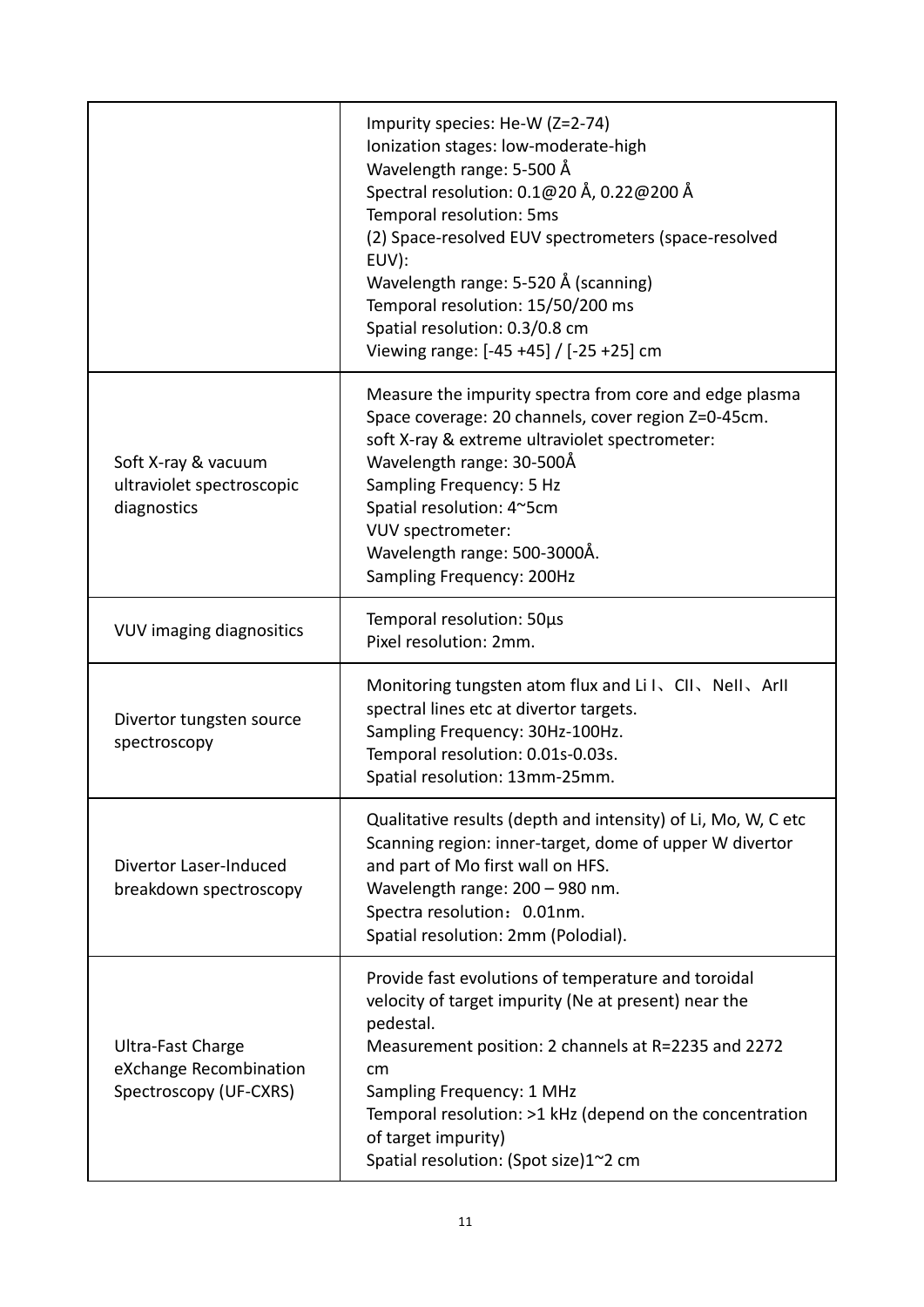| <b>FIDA diagnostics</b>                        | Monitor the Da spectrum of the fast neutral D from the<br>NBI.<br>Coverage: 16 view chords in Port O, 11 view chords in Port<br>A, 8chords in top Port B.<br>Sampling Frequency: 0-50Hz<br>Wavelength resolution: 0.032nm.<br>Spatial resolution: 5cm                                      |
|------------------------------------------------|--------------------------------------------------------------------------------------------------------------------------------------------------------------------------------------------------------------------------------------------------------------------------------------------|
| Fast ion loss diagnostics                      | Energy range: 10kev-2mev.<br>Sampling rate is 2MHz.                                                                                                                                                                                                                                        |
| Soft X-ray image (SXR)                         | Provide SXR emission profile and MHD information.<br>LOS arrangement: 2 horizontal arrays, each with 46<br>channels, and one vertical array with 30 channels.<br>Time sampling rate: 100-200kHz<br>Spatial resolution: ~2cm.                                                               |
| Soft X-ray energy<br>spectrum diagnosis (PHA)  | Measure the different line emission spectrum intensity of<br>high-Z impurity and line-integrated electron temperature.<br>LOS arrangement: cover the bottom poloidal section<br>(-50cm≤Z≤ 6cm)<br>Photon energy range: 1kev-30kev<br>Temporal resolution: ≥20ms<br>Spatial resolution: 5cm |
| Hard X-ray diagnosis<br>(HXR)                  | Measure the intensity of the HXR emission and give fast<br>electrons, LHW deposition information.<br>LOS arrangement: 2 horizontal arrays, 40 channels in total<br>Photon energy range: 20keV-200keV<br>Temporal resolution: 1ms<br>Spatial resolution: 3.5cm                              |
| Imaging of Neutral<br>Particle Analyser (INPA) | Measure the distribution of energetic ions density along<br>major radial direction;<br>Photon energy range: 30-150keV<br>Sampling Frequency: 1kHz of maximum<br>Temporal resolution: ≤5ms<br>Spatial resolution: 10cm                                                                      |
| ssNPA diagnostics                              | Monitoring NBI neutral particle behavior.<br>Coverage: 2 arrays, 16 channels each, one tangential<br>viewing NBI beam and the other back viewing<br>Spatial resolution: ~5cm<br>System sampling rate: 100kHz                                                                               |
| Runaway electron<br>diagnostic                 | Measure the thick-target bremsstrahlung emission caused<br>by runaway electrons<br>Energy: 0.5 MeV - 20 MeV                                                                                                                                                                                |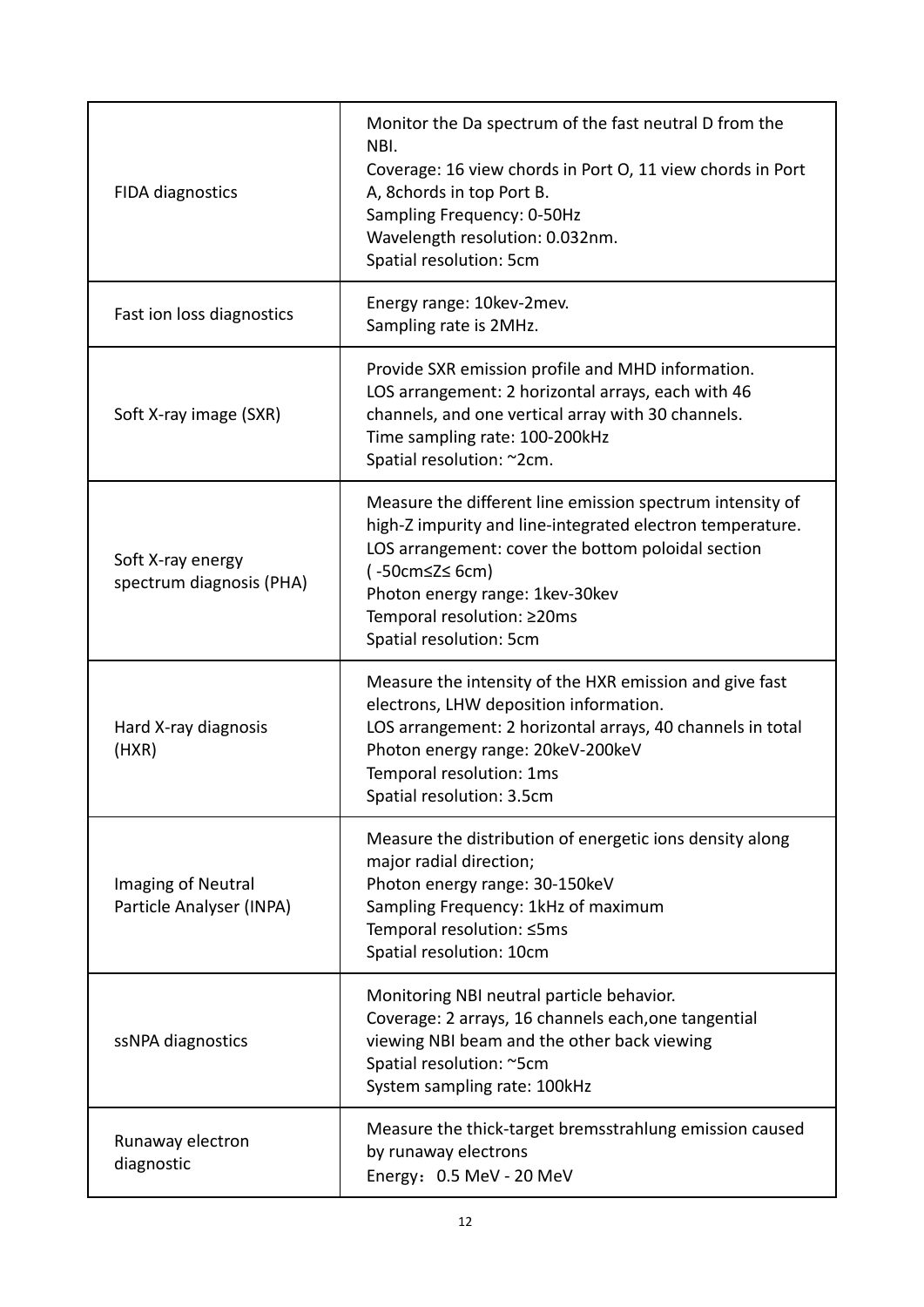|                                       | Pulse Width: 5µs - 20 ms<br>Sampling Rate: 200 kHz                                                                                                                                                                                                                                                                                                                           |
|---------------------------------------|------------------------------------------------------------------------------------------------------------------------------------------------------------------------------------------------------------------------------------------------------------------------------------------------------------------------------------------------------------------------------|
| Gamma ray diagnostics                 | Measurement gamma ray spectrometry to study fast ions<br>and runaway electrons behavior<br>Energy: 0.3 MeV-10 MeV<br>Max Countrate:<br>1 MHz<br>Temporal resolution:<br>10 <sub>ms</sub><br>Sampling Rate: 14-bit 500 MS/s                                                                                                                                                   |
| Multi-spectral Infrared<br>Camera     | Synchrotron radiation from runaway electrons<br>Measuring wavelength: 3µm to 4.9µm.<br>Viewing Field: 26 ° from left and right, 21.3 ° from up to<br>down.<br>Temporal resolution: 10ms-10us (depending on the<br>effective pixel used, with multispectral image<br>measurement capability).                                                                                 |
| Neutron diagnostics                   | Provide neutron emission rate, neutron flux and neutron<br>energy spectrum.<br>(1) Neutron yield measurement<br>Range: 10 <sup>9</sup> -10 <sup>12</sup> n/s (count mode), 10 <sup>12</sup> -10 <sup>15</sup> n/s<br>(campbelling mode)<br>Temporal resolution: 1-10ms<br>(2) Neutron emission profile measurement<br>Temporal resolution: 100ms<br>Spatial resolution: 12cm |
| CO2 laser collective<br>scattering    | Provide Electron-scale turbulence and relative poloidal<br>rotation velocity in multi-region of plasma core.<br>Measurement range: 10 cm <sup>-1</sup> < k < 30 cm <sup>-1</sup><br>Sampling Frequency: 4 MHz<br>Temporal resolution: ≥1ms<br>Spatial resolution: ≥10cm (depended on density and<br>magnetic topology)                                                       |
| Poloidal correlation<br>reflectometry | Electron density fluctuation<br>Space coverage: generally covering $p = 0.3 - 1.1$ (depends on<br>$B_t$ &n <sub>e</sub> ).<br>Sampling frequency: 2 MHz<br>Spatial resolution: ~1 cm                                                                                                                                                                                         |
| Doppler reflectometer<br>(DBS)        | Provide the poloidal rotation velocity and the density<br>fluctuation.<br>Including eight-channel Doppler reflectometer and the<br>two-channel poloidal correlation.                                                                                                                                                                                                         |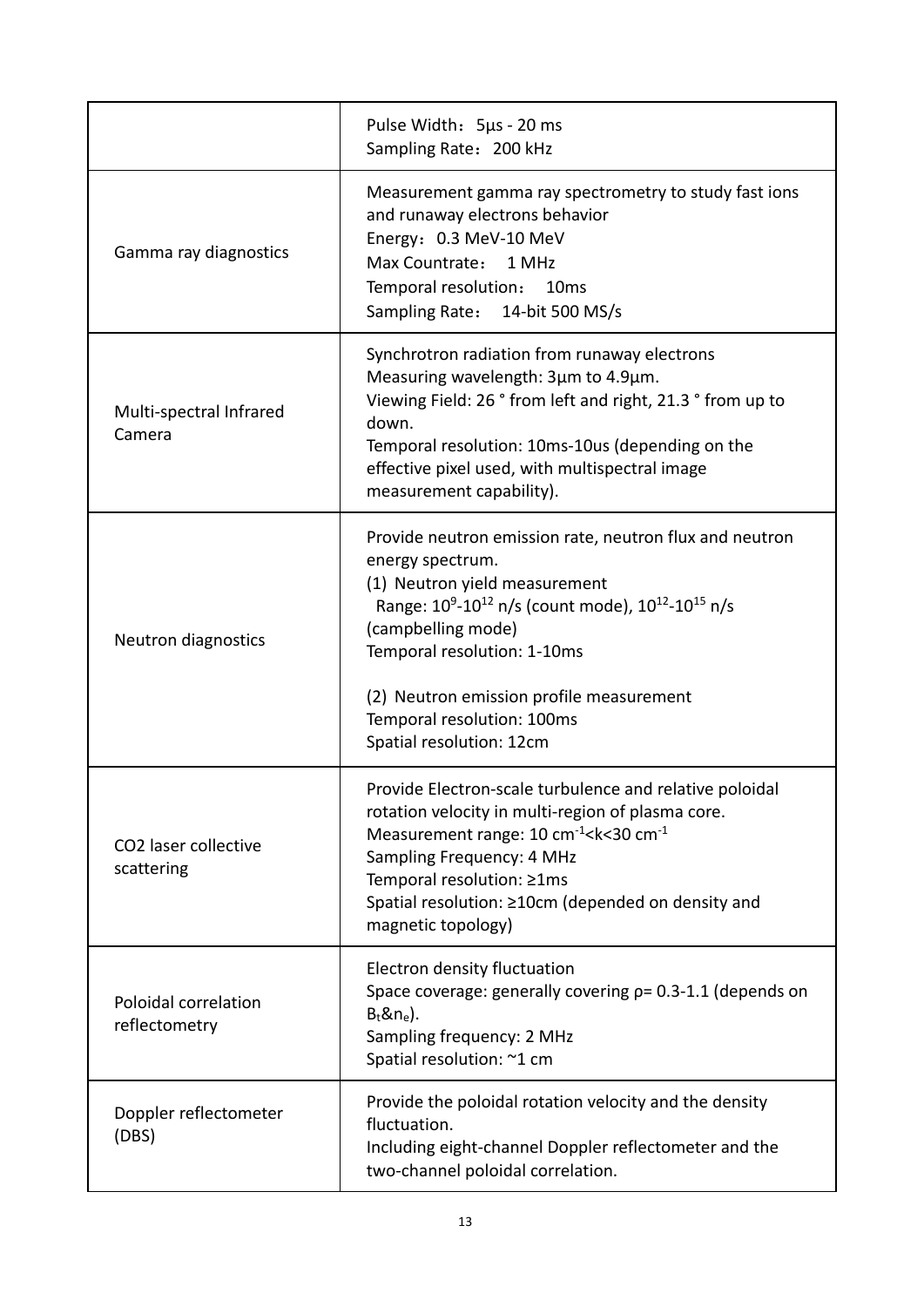|                                                                                                    | Sampling Frequency: -5MHz-5MHz for Doppler shift<br>10 MHz for I/Q signals<br>Temporal resolution: 0.1µs for I/Q signal<br>10ms for Doppler shift<br>Wavenumber range: 4-20/cm<br>Wavenumber resolution: better than 0.3                                                                                                        |
|----------------------------------------------------------------------------------------------------|---------------------------------------------------------------------------------------------------------------------------------------------------------------------------------------------------------------------------------------------------------------------------------------------------------------------------------|
| Single transmitter single<br>receiver dual polarization<br>density profile<br>reflectometer system | Band range: 30-72 GHz<br>Temporal resolution: 100ms<br>The evolution information of boundary density<br>distribution and plasma density zero is provided                                                                                                                                                                        |
| <b>CECE system</b>                                                                                 | Provide a small range of electron temperature fluctuation.<br>Space coverage: $p = 0.5 - 0.9$<br>Frequency coverage: 106-134 GHz                                                                                                                                                                                                |
| High precision heterodyne<br>system                                                                | For precise positioning of magnetic island<br>Frequency coverage of 120-125 GHz                                                                                                                                                                                                                                                 |
| 384 channel electron<br>cyclotron radiation<br>imaging                                             | Band range: 90-140 GHz. Number of tracks: 384 (24 * 16).<br>Temporal resolution: 1 minute<br>Provide two-dimensional temperature fluctuation<br>information                                                                                                                                                                     |
| 96 channel microwave<br>reflection imaging<br>diagnositics                                         | Band range: 75-105GHz. Number of tracks: 96 tracks (12 *<br>8)<br>Temporal resolution: 1 minute<br>Provide two-dimensional density fluctuation information                                                                                                                                                                      |
| <b>GEM</b> diagnostic                                                                              | Provide the SXR emission profile in plasma core.<br>Photon energy range: 3keV-20keV<br>Sampling Frequency: 100kHz<br>Temporal resolution: 10µs                                                                                                                                                                                  |
| Helium beam emission<br>spectroscopy (HeBES)                                                       | Provide electron temperature, density and electrostatic<br>fluctuation profile in pedestal and SOL region.<br>Te: 10-250 eV ; ne: $2.0 \times 10^{18}$ - $2.0 \times 10^{19}$ m <sup>-3</sup><br>Radial measuring range: $0.8 < p_t < 1.1$ ;<br>Sampling rate: 1MHz<br>Temporal resolution: ~0.1 s<br>Spatial resolution: ~5 mm |
| Lithium beam emission<br>spectroscopy<br>(Li-BES)                                                  | Provide edge electron density profile and fluctuation.<br>Spatial coverage: $1.2 < r/a < 0.7$<br>Spatial resolution: 0.6-2cm<br>Beam energy: 30-50 keV<br>Chopping frequency: 100-1000 Hz<br>Sampling Frequency: APD 1MHz                                                                                                       |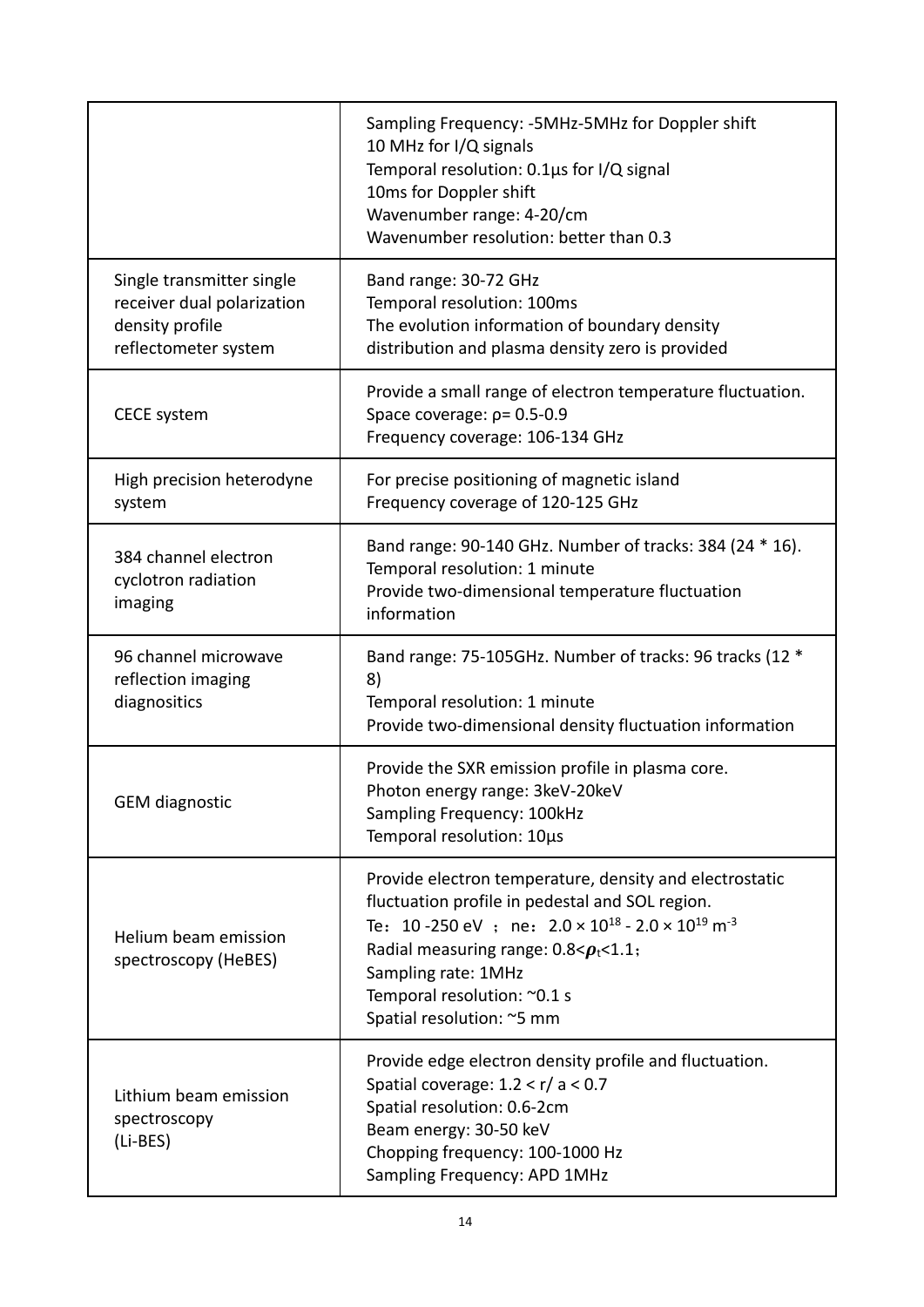|                                                              | Density profile ~few milliseconds                                                                                                                                                                                                                                                       |
|--------------------------------------------------------------|-----------------------------------------------------------------------------------------------------------------------------------------------------------------------------------------------------------------------------------------------------------------------------------------|
| Gas Puff Imaging (GPI)                                       | Measure the 2D edge turbulence structure<br>Objective plane: size 130×130 mm, from 2.189 m to 2.319<br>m in major radius direction and rom 0.2115 m to 0.3415 m<br>in vertical direction.<br>Temporal resolution: 500 kHz.<br>Spatial resolution: 2 mm                                  |
| Runaway electron<br>diagnostic<br>(Cherenkov)                | For high time-resolved fast electronic direct<br>measurement.<br>Energy range 0.02-1 MeV<br>Time response: $1 \mu s$<br>Measure region: SOL region                                                                                                                                      |
| Real time diagnosis and<br>control of NTM Magnetic<br>Island | Real time detection and location tracking of NTM / TM<br>magnetic island provide support for active fracture control<br>and physical research<br>The positioning accuracy is $1 \sim 2$ cm, the Temporal<br>resolution is 10ms, and the control response is 50ms                        |
| Divertor coil system                                         | Participate in the campaign according to the needs of<br>physical experiment, operating with two configurations of<br>AC and DC model, and monitoring the coil vibration, water<br>temperature and other parameters. The maximum currnt<br>is 28 kA for AC model and 20 kA for DC model |
| Neutron and $\gamma$ Cumulative<br>dose measurement          | During the experiment, 40 groups of neutron gamma<br>dosimeters in the peripheral environment (single time)<br>and 14 groups of neutron gamma dosimeters in the<br>experimental site (quarterly) were used to monitor the<br>total radiation dose in each area                          |
| Remnant y Radioactive<br>and surface pollution<br>survey     | Detection device host, experimental hall and surrounding<br>environment y Radioactivity, $\alpha/\beta$ Surface dose rate                                                                                                                                                               |
| Neutron activation<br>analysis                               | Analyze and detect the radionuclides produced by the<br>operation of the main machine of the device                                                                                                                                                                                     |
| Radiation protection                                         | Experimental research on radiation shielding materials<br>and biological effects of fusion radiation, personal dose<br>monitoring of professional personnel (45 persons per<br>quarter, including device maintenance personnel), physical<br>examination and internal training          |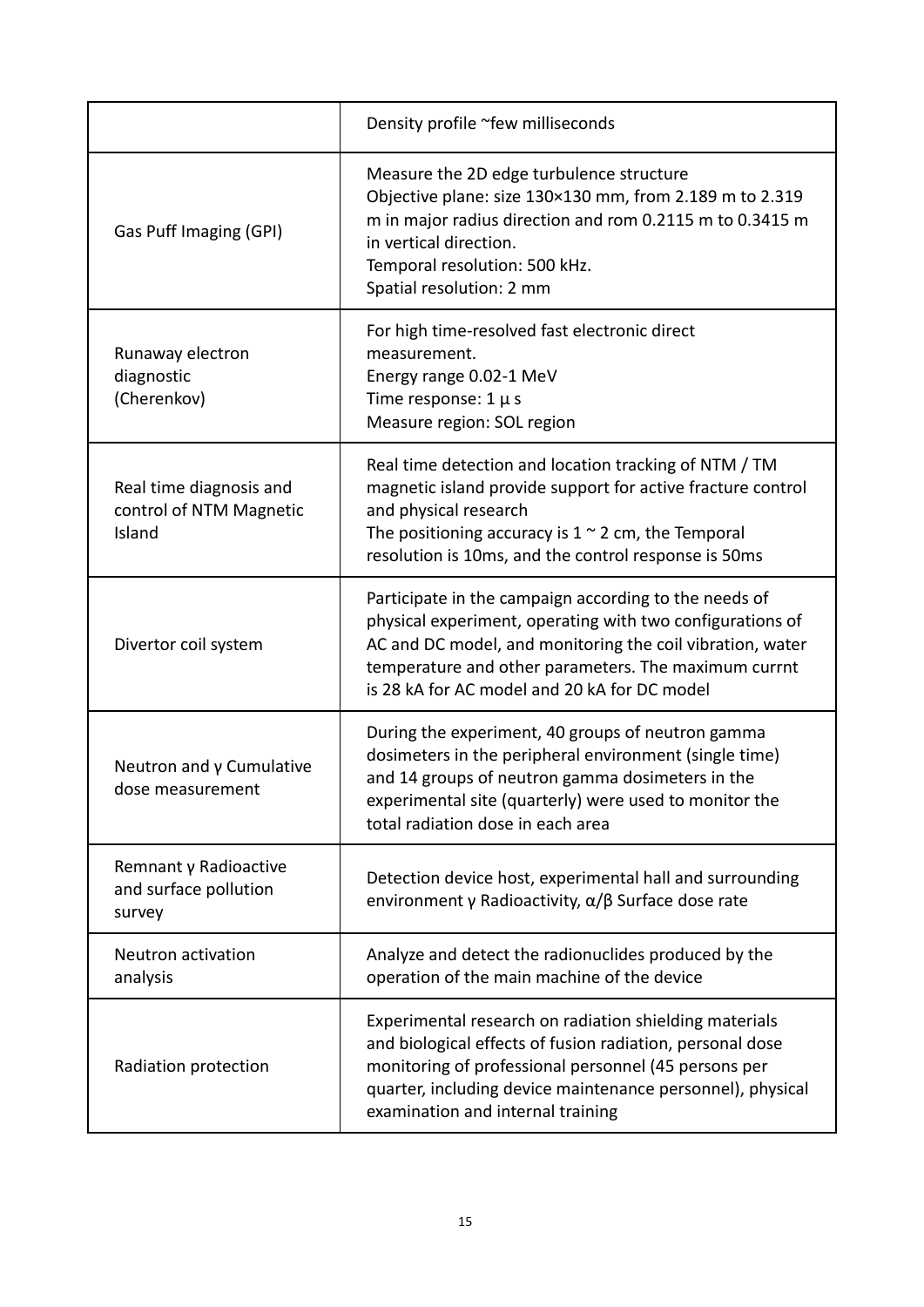| Low energy neutral<br>particle analyzer<br>(LENPA) | Provide the energy spectrum of neutrals in the range of 20<br>to 3000 eV near the mid-plane<br>Energy range: 20~3000 eV<br>Sampling Frequency: ~1 GHz<br>Temporal resolution: 104 µs.                                                                                                                                                                                                                                                                                                                                                                                                                                                                                                                                                                                                                            |
|----------------------------------------------------|------------------------------------------------------------------------------------------------------------------------------------------------------------------------------------------------------------------------------------------------------------------------------------------------------------------------------------------------------------------------------------------------------------------------------------------------------------------------------------------------------------------------------------------------------------------------------------------------------------------------------------------------------------------------------------------------------------------------------------------------------------------------------------------------------------------|
| Quartz crystal<br>microbalance (QMB)               | Monitoring the erosion and deposition of first wall<br>samples in real time and obtaining the average<br>erosion/deposition rate of first wall material during one<br>discharge<br>Mass range: $0-18$ mg/cm <sup>2</sup> ;<br>Sampling Frequency: 4 Hz;<br>Time resolution: 0.1 s;<br>Measurement accuracy: ±2ppm;<br>Mass resoluton:1 $ng/cm2$                                                                                                                                                                                                                                                                                                                                                                                                                                                                  |
| <b>Magnetics diagnostics</b>                       | Rogowski Coil and FOCS are used to measure plasma<br>current. Frequency response is 20KHz, error<1%.<br>Pickup coils and flux loops are used to measure poloidal<br>magnetic field and flux, and the signals are send to PCS for<br>boundary reconstruction. Frequency response is 20KHz,<br>error<1%.<br>Diamagnetic loops are used to measure plasma energy<br>and BETAP. Frequency response is 20KHz, error<10%.<br>Flux loops can be used to measure loop voltage,<br>$error<10\%$ .<br>Mirnov coils and saddle coils are used to detect MHD and<br>plasma disruption. Frequency response is 100KHz.<br>Mirnov coils (High frequency response) are used to<br>measure MHD for high frequency. Frequency response is<br>500KHz.<br>Rogowski coils are used to measure HALO current when<br>plasma disruption. |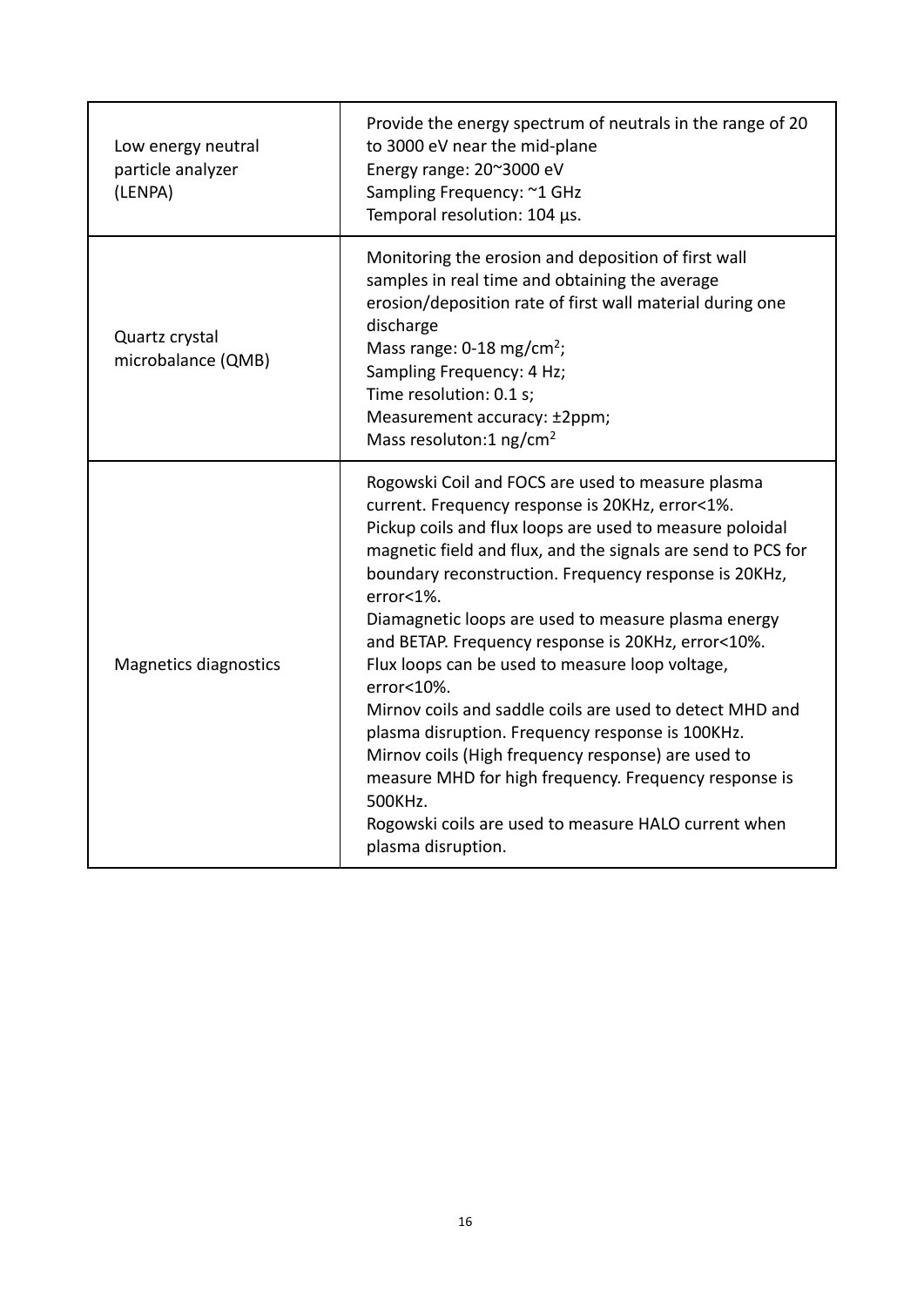#### <span id="page-16-0"></span>**4 Proposals management**

EAST users should submit proposals through the experimental proposal management system: <http://east.ipp.ac.cn/>. The selection and management process is as follows:



#### **Proposals selection and management process**

 $(1)$  Users should submit the proposals before deadline.

(2) EAST Physics Groups will firstly review and select the proposals, giving the numbers of proposals and experimental sessions needed for each Group.

 $(3)$  Division of EAST Physics and Experimental Operations will finally review all the proposals from each group, make final decisions for campaign schedules/sessions.

 $(4)$  One who submits the proposal (Proposer) should organize internal discussions and presents executable experimental plan for the proposal.

 $(5)$  Session leader will organize the experiment for the Proposers during each session.

 $(6)$  If a proposal is executed, Coordinators of EAST Physics Groups will confirm the proposals execution in the proposal system. Proposers will receive Emails by the system to the, to fill in the Proposal Summary and Satisfaction Questionnaire.

 $(7)$  Publications related to the proposal should be uploaded in the system.